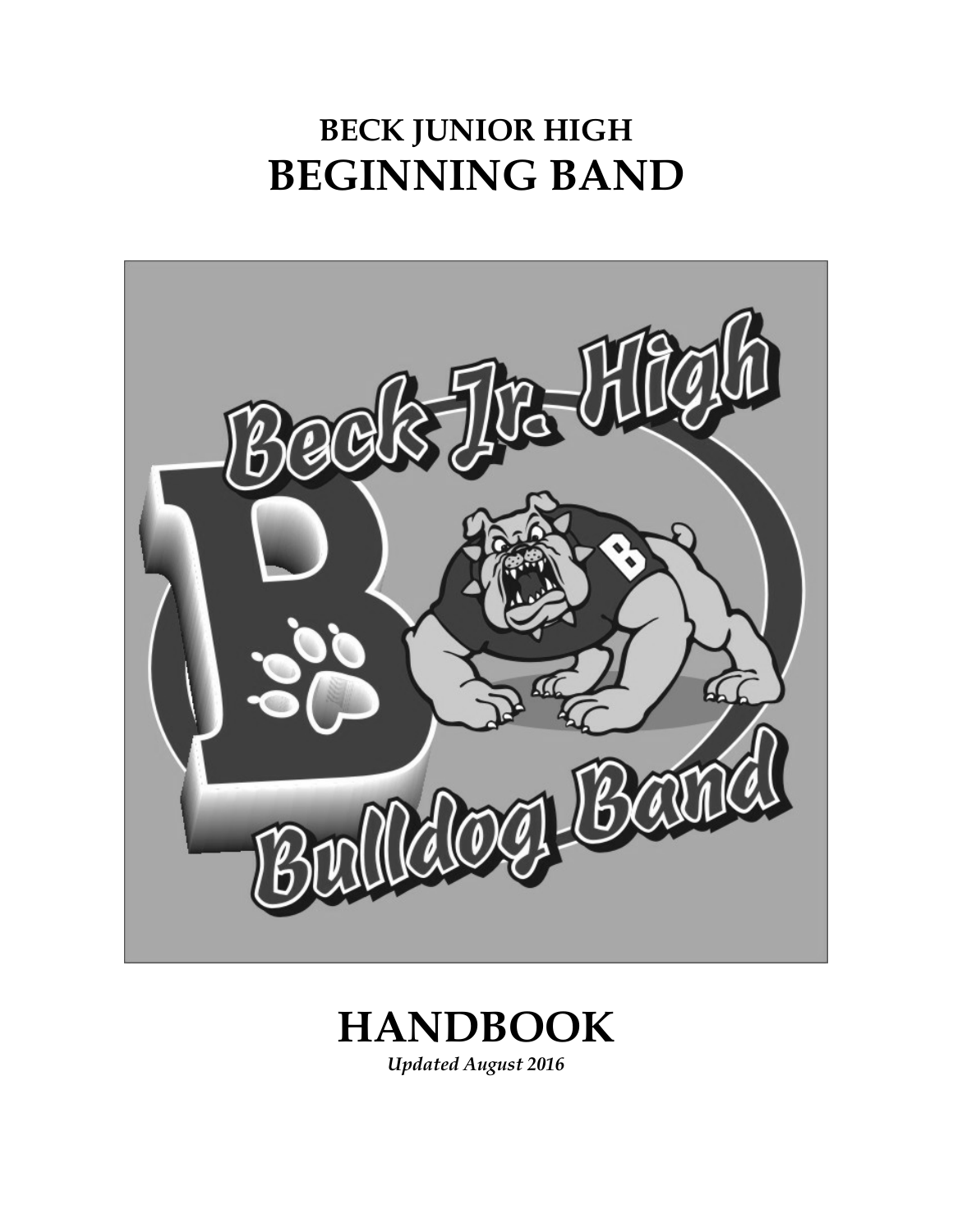# **BECK JUNIOR HIGH BEGINNING BAND HANDBOOK**

This handbook contains important information for both students and parents. Please take time to read each page carefully together, and keep for reference throughout the school year. The last page must be signed and returned.

### **PHILOSOPHY**

The study and performance of music is an opportunity that young people of today truly need! It is not our goal to make professional musicians of our students, but rather, to enable them to fully enjoy the life-long benefits of music. Recent studies prove that students who participate in music are among the strongest academically in their schools. The skills learned through a successful experience in a school band program - selfdiscipline, increased self-esteem, time management, commitment, responsibility, and teamwork - will be reflected in a successful adult life. The opportunity to enjoy a new level of communication and self-expression is the goal for every young musician. Creativity is within all of us, and the language of music serves as a perfect vehicle to allow this personal growth and development.

### **CLASS STRUCTURE**

We are fortunate at Beck JH that the Beginning Band is divided into like-instrument classes (all of the clarinets students are in one class, etc.). Each class meets everyday for 45 minutes; therefore, most all of the regular instruction will take place during the school day. There is a very limited number of after-school rehearsals scheduled for the entire school year: prior to the Winter Concert in December and prior to the Spring Concert in May.

A calendar with the year's events will be published at the beginning of the school year. We ask that you mark your calendars with these events so that you can avoid these dates when planning family activities and other non-school related events.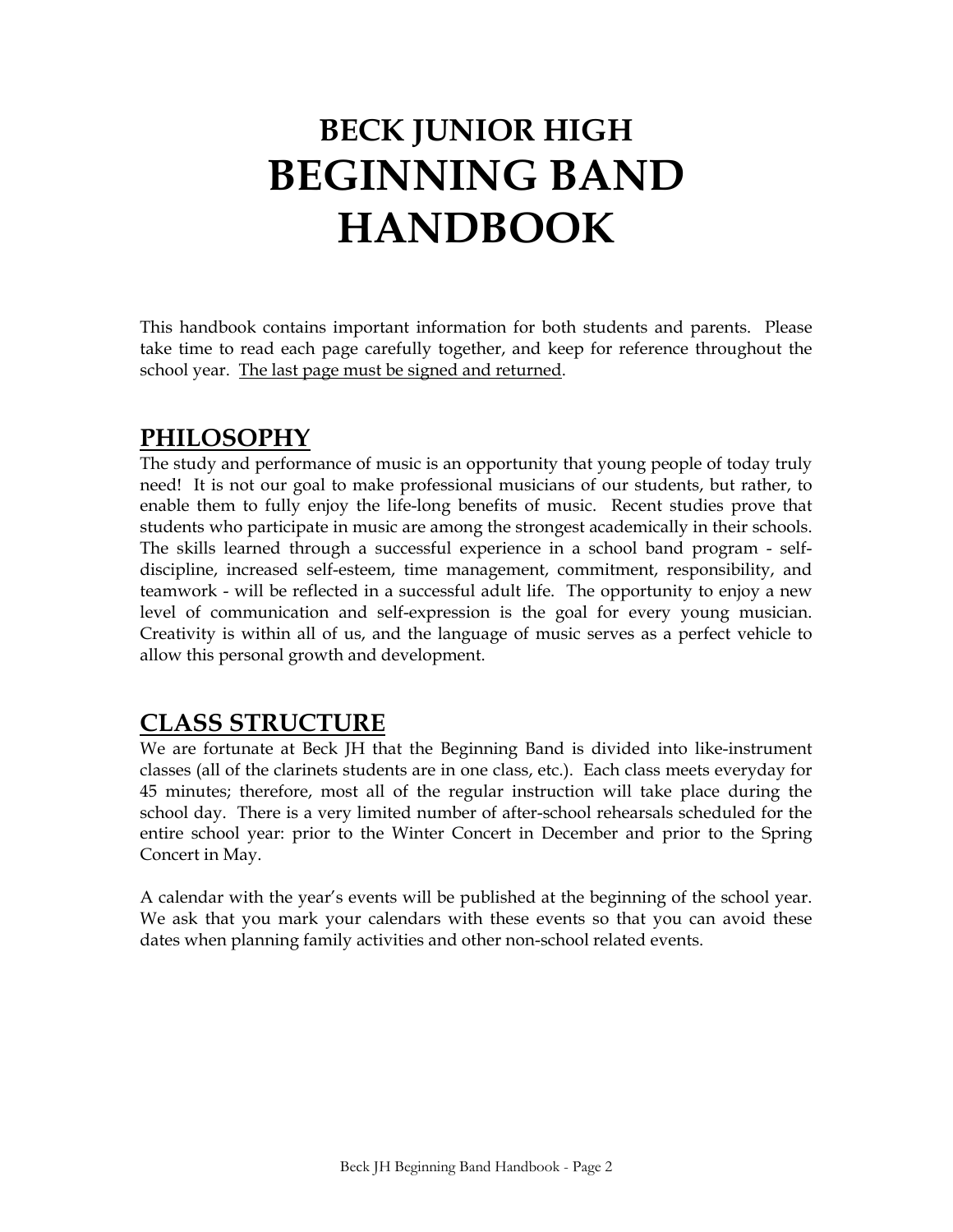### **ATTENDANCE AND GRADING POLICY**

#### **Major Grades: Performances and Tests - 50%**

Attendance and participation in performances and clinics Playing and written tests over pre-assigned material

#### **Minor Grades: Participation, Quizzes and Daily Grades - 35%**

Active participation in class and after-school rehearsals with all necessary equipment Daily playing and written assignments

#### **Other Grades: Weekly practice records - 15%**

Students are responsible for turning in weekly practice records.

An **unexcused** absence from a required rehearsal or performance may result in the suspension of that student from any other extra-curricular band activities for the remainder of the school year. The student's band grade would also be affected. The band directors and principal will be responsible for determining the penalty to be assessed. Students who have an **excused** absence from a rehearsal or performance will be given an appropriate make-up assignment.

**Students can be excused from a performance only after interactive contact between the director and parent prior to the event. The band director is the only individual who can determine whether an absence is consider excused or unexcused.** 

### **AT-HOME PRACTICE**

Playing a musical instrument is an acquired skill; therefore, developing wholesome practice habits is essential. With appropriate practice habits, band will be a successful and gratifying experience. Parent support and guidance will be key factors in establishing a regular practice schedule insuring the attainment of musical goals. The most effective home rehearsal programs are based on daily quality practice. Some ways that parents can help their children include:

- **Decide with your child the best time and place where they should practice.** This place should be quiet and free from distractions.
- Make sure that your child has a sturdy chair and a music stand in the practice area. Having these materials will help promote good posture and instrument carriage, essential skills in playing the instrument well.
- Monitor student practice and give positive reinforcement. This is the single most effective communication that a parent and other siblings can share in this quest.

**Home practice is expected!** The physical requirements of producing a quality sound, playing with clean technical accuracy and the reading of music notation will strengthen over time only if regular, daily practice is performed. No instrument should spend the night in the band hall.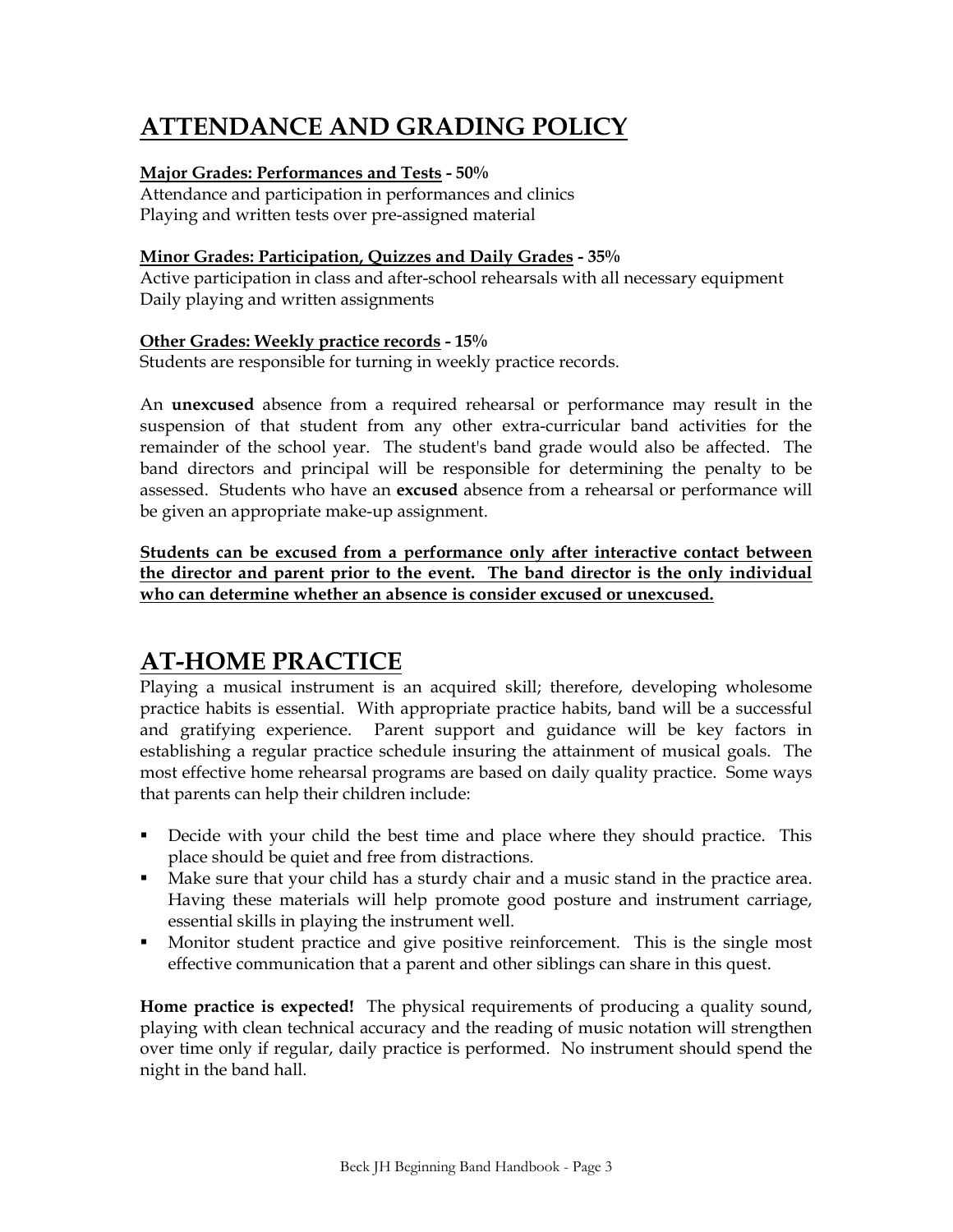Students will receive a practice record for each six-weeks grading period. The student will fill out the practice record daily, a parent or guardian will sign at the end of each week confirming that the listed practice is accurate, and the student will turn in the practice record each week.

### **PRIVATE LESSON PROGRAM**

The special attention of a private study plan gives the student confidence and a more thorough understanding of the instrument. The private lesson curriculum is designed for the more rapid advancement of the individual student. The instructors we recommend are highly-qualified professional musicians, degreed specialists on their instrument or area university music students who have been carefully screened at both the district and campus levels before they are hired.

Lessons are held once a week, after school, for thirty minutes. Tuition fees for lessons held at a Katy ISD school are currently \$17.50 per half-hour lesson – this fee may be subject to change as per the Katy ISD Fine Arts Office. Once students have enrolled in the program, private teachers for our program are contacted with enrollment information. The private teacher for each particular instrument will then contact assigned students and schedule convenient lesson times. Parents and students are expected to follow the Katy ISD Private Lesson Program Guidelines which are sent from the Fine Arts Office after enrollment.

Private lessons are designed to benefit **all** band students - students having any difficulties with fundamentals can receive the extra attention and tutoring needed to become successful. Students already performing well will gain great strength from the advanced pace and more challenging material the lesson teacher can provide. The benefit of private lessons is invaluable to **all** students' musical progress. Students receive weekly "one-on-one" attention that is not possible in a large band class. They learn more about their instrument, are challenged further, and tend to gain immense self-confidence from the private lesson experience.

The private lesson program has become an integral part of the Beck JH Band. We encourage you to take advantage of this outstanding program. To enroll in private lessons, fill out the Private Lesson Application that is distributed at the beginning of the school year or contact a band director.

### **ACADEMIC ELIGIBILITY**

Most of the work that our students do is considered curricular, and is not subject to eligibility restrictions. Curricular band activities include free concerts, full-band rehearsals and private lessons.

Activities such as an event where admission is charged, an event that is inter-school competitive or an event where ratings are awarded are subject to eligibility restrictions. For students to participate in these extra-curricular activities, they must meet TEA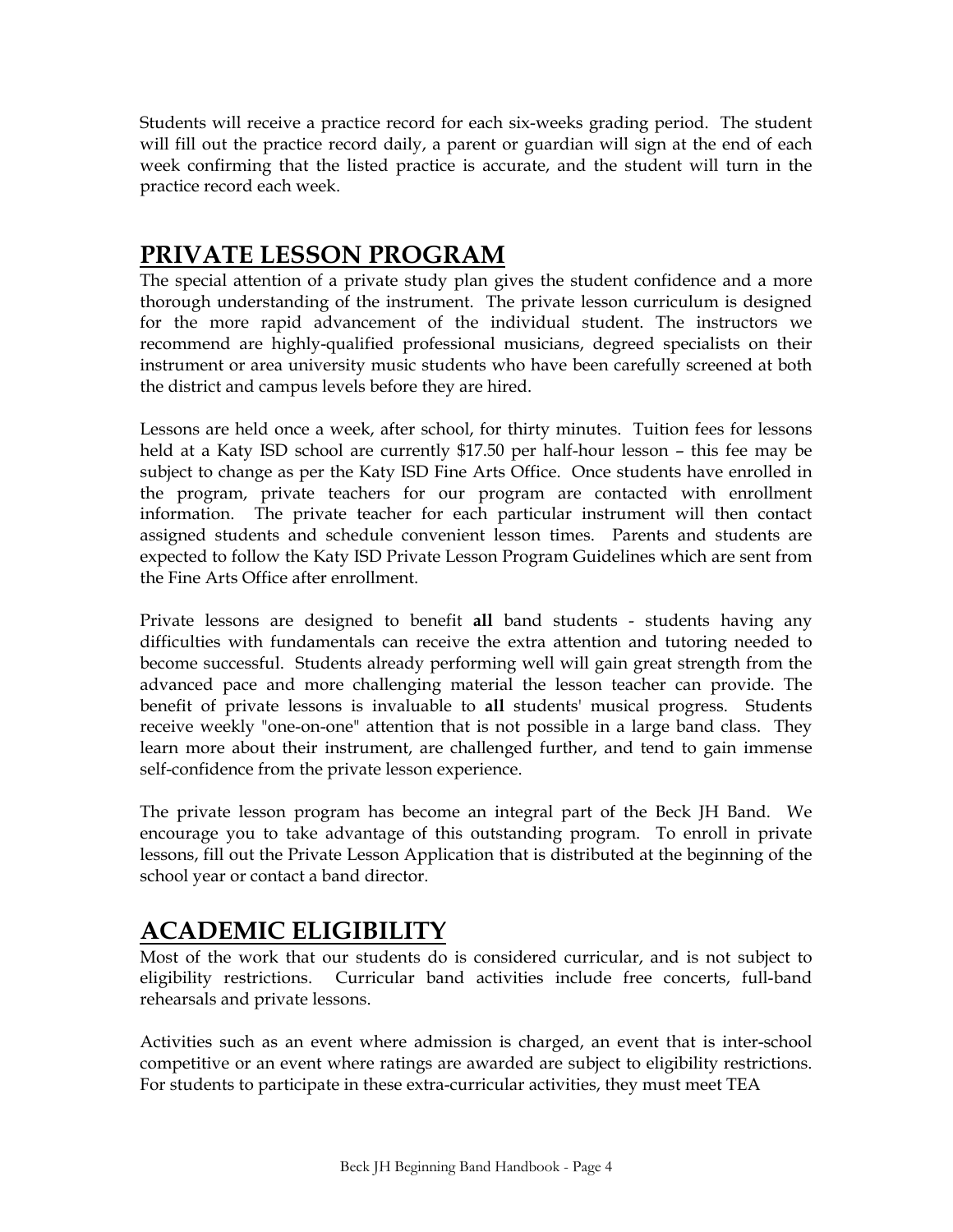(Texas Education Association) and UIL (University Interscholastic League) eligibility requirements.

Students who fail any one class at the end of a six-week grading period will become ineligible. Ineligible students can regain eligibility at the three-week progress report period provided the teacher determines the student is passing all classes. Semester grades are never used for eligibility. A student who receives an "I" (incomplete) will also be considered ineligible. Students have a minimal time to clear an incomplete to regain eligibility. For your convenience, we have marked on the band calendar which events require academic eligibility.

For more information regarding eligibility for extra-curricular activities, contact the band directors. You can also check out the "UIL-TEA Side by Side" on the web: http://www.uiltexas.org/policy/tea-uil-side-by-side

### **NECESSARY EQUIPMENT FOR CLASS**

- Instrument and instrument accessories (as published at the Instrument Selection Meetings last May)
- $\Lambda$  1" Black binder with pencil pouch purchased through band dept.
- $\Lambda$  Locker-style mirror purchased through band dept.
- $\mathcal{S}$  Pencil and other binder materials purchased though the band dept.

### **UNIFORM**

Beginning band members are asked to have two uniforms: a "formal" uniform and an "informal" uniform.

#### **Formal Uniform**

The formal uniform for beginning band students will be "Sunday best", as outlined below:

#### **Boys**

- **Long-sleeved button-down shirt, solid color, must have a collar**
- Tie optional
- Dress pants or khakis (no jeans or athletic pants)
- Long dress socks
- Dress shoes (no athletic shoes or sandals)

#### **Girls**

- One of the following
	- **Full-length dress**
	- Blouse and full-length skirt
	- Blouse and dress pants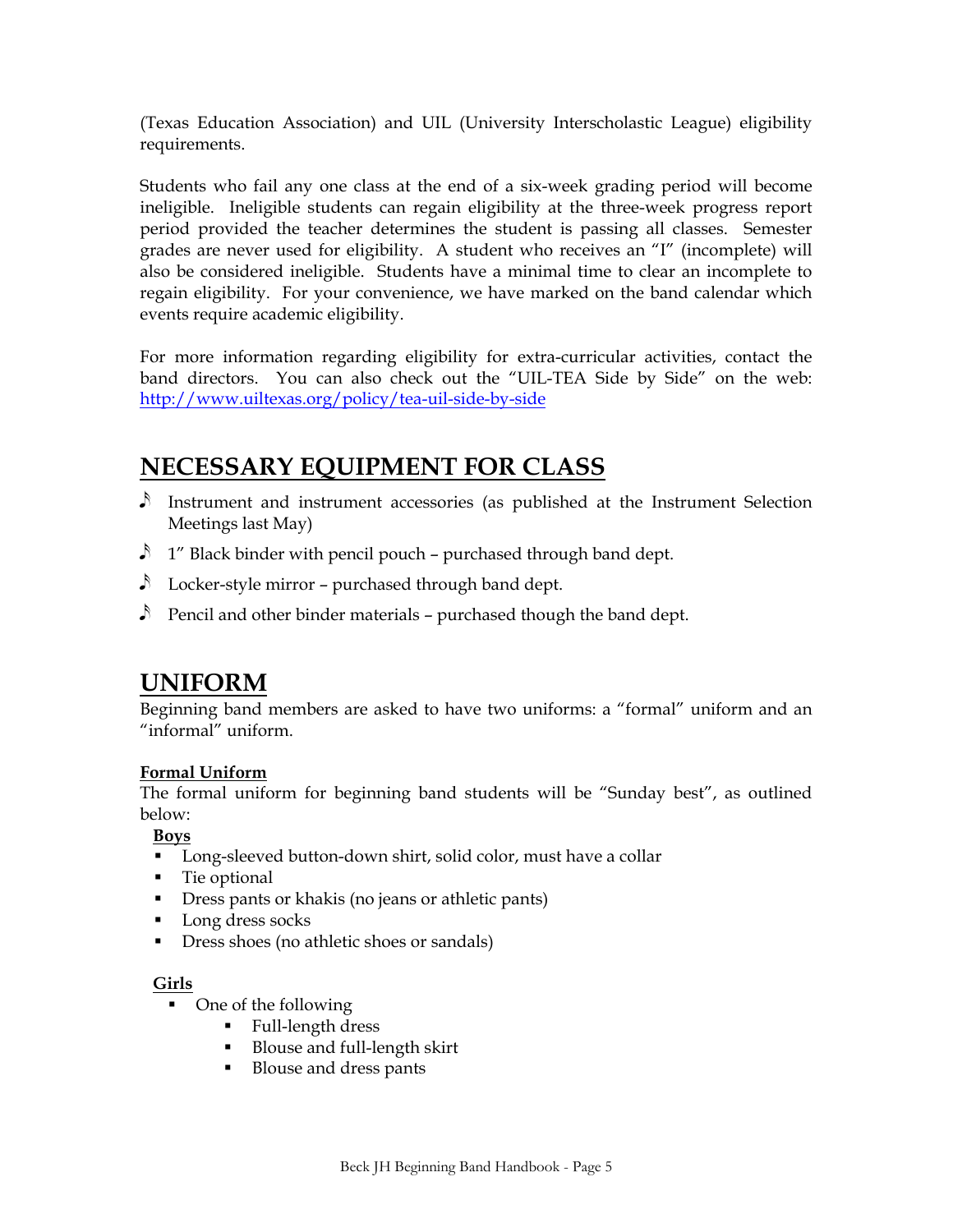- Note all hems must be past mid-calf when seated; please check that the silhouette is full enough that she may sit appropriately when playing her instrument
- Stockings or dress socks
- Closed-toe dress shoes

#### **Informal Uniform**

The informal uniform will be worn at special school functions and social events. When wearing the band t-shirt in conjunction with a performance, the t-shirt is always to be tucked in.

- Beck band t-shirt (new design each year) purchased through the school
- **Blue** jeans
- **Tennis shoes**

The purpose of a uniform is for everyone in the band to look as similar as possible so the listeners are not visually distracted from the performance. Accessories should be kept to a minimum. Hair should be natural in color and groomed in a way that is not visually distracting. If a student is unsure about either, please see your band director prior to the performance for guidance.

### **PERSONAL PROPERTY AND EQUIPMENT**

Katy ISD does not provide insurance for individually-owned equipment. Some insurance companies allow you to purchase an additional or "rider" policy to cover musical instruments. These policies are usually inexpensive and are more than sufficient. Separate musical instrument insurance can be obtained through Music Agency, Inc. For your convenience, brochures for Music Agency, Inc. will be distributed at the beginning of the year. For more information, contact a band director or check out their website at www.musicagencyinc.com

Students will have a place within the band hall to store their instrument and binder during the school day. It is the responsibility of each student to place his or her instrument in the assigned location each morning and to take it home after school. Many instrument cases look the same, so students are required to clearly label the instrument with their name on the outside of the case.

### **USE OF SCHOOL-OWNED INSTRUMENTS**

Students who play a school-owned instrument will pay a maintenance fee of \$100 per instrument per school year. This fee covers normal wear-and-tear and upkeep of the instrument. This fee does not cover negligence or misuse in which the student, parent or guardian will be responsible for the cost of repair and/or replacement if damage is beyond repair. A Maintenance/Usage Form will be sent home at the beginning of the school year detailing this information.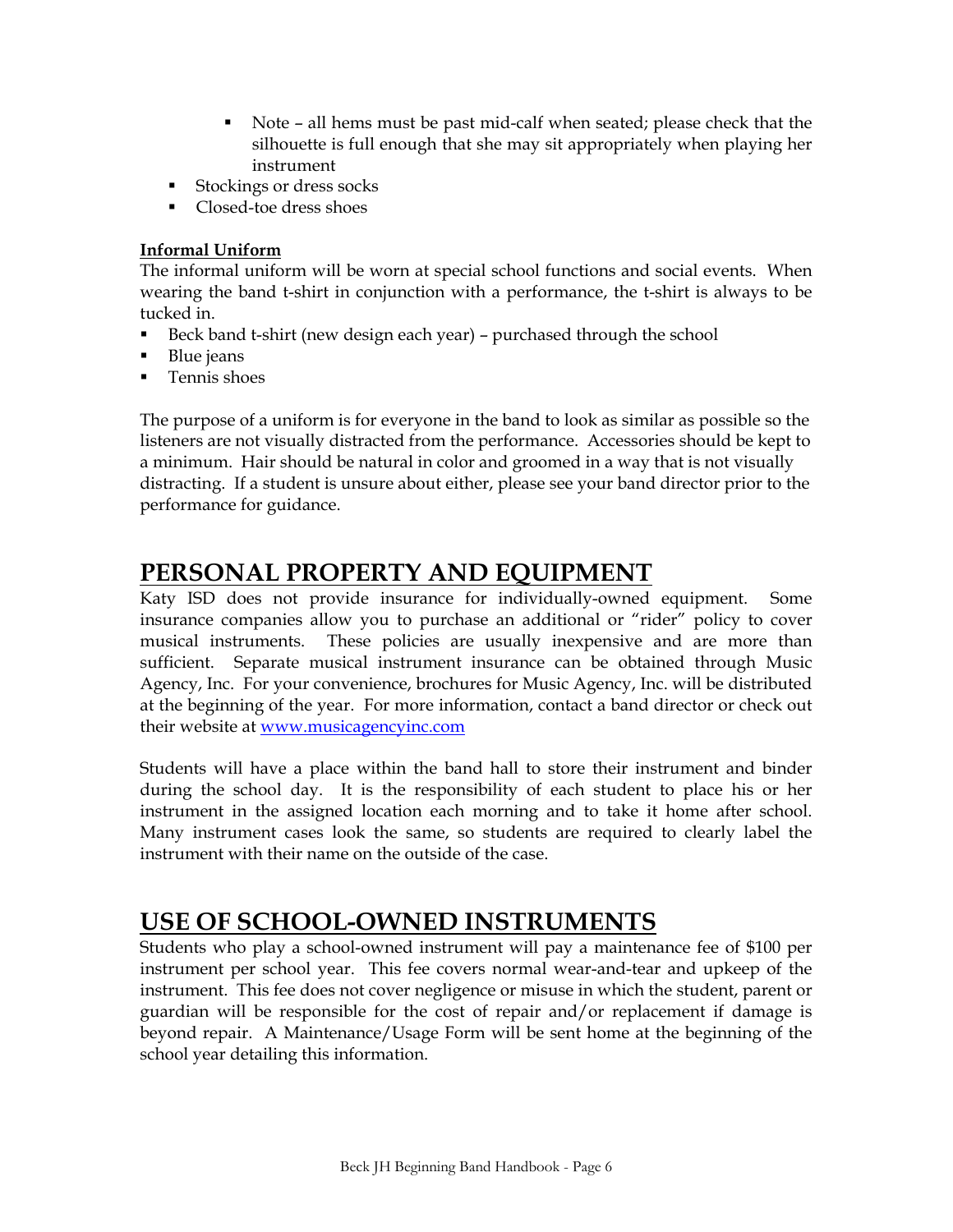Be aware that Percussion students in performing bands (not in the Beginning Band) will also pay a \$100 maintenance fee which covers the cost of equipment repair and maintenance.

### **BAND CODE OF CONDUCT**

The success of all band classes is determined by individual and group efforts. The discipline required to achieve this success must be of the highest standard. Band classes at Beck are conducted in a very positive, motivating manner in which all students have the opportunity to become successful. **Proper student behavior is expected at all times!** One student's poor conduct affects the entire class and will not be tolerated.

Katy ISD discipline management code, dress code, and bus rules apply on all trips – Beck Band members are expected to be respectful of bus drivers and sponsors. Poor conduct by a Beck Band member during rehearsals, band functions or trips may result in the suspension of that individual from extra-curricular band activities for the remainder of school year, and possible dismissal from the band program. The directors reserve the right to make these decisions.

### **MEDICAL INFORMATION**

Each student must have a current medical form on file when traveling with the band. These forms accompany the band when the band travels to any off-campus event.

### **TRAVEL**

Katy ISD policy states that all students are required to ride to and from schoolsponsored activities in District-provided transportation. An exception may be granted for a student to be released to the custody of his/her parent at the completion of the activity if a written request is received and approved prior to the trip. A *Request for Post-Activity Student Release* (found on the Beck Band Webpage) must be turned in in advance if your child will not be riding District-provided transportation from this band event. Students can only be released to his/her parent or guardian. Relatives, siblings, neighbors, etc. may not take your son/daughter home early from a band trip. Parents may be asked to show a photo ID to the band directors and/or chaperones, if necessary, before a student is released, and will have to "sign out" the student.

### **BRACES**

Woodwind and Brass players only - If there are plans for braces or other orthodontics, please be mindful of the timing involved in getting them. Braces are a fact of life for many students. It does take some time to get used to playing your instrument with braces, and, for this reason, we ask that you kindly consider not getting them put on (or removed, for that matter) in close proximity to major performances.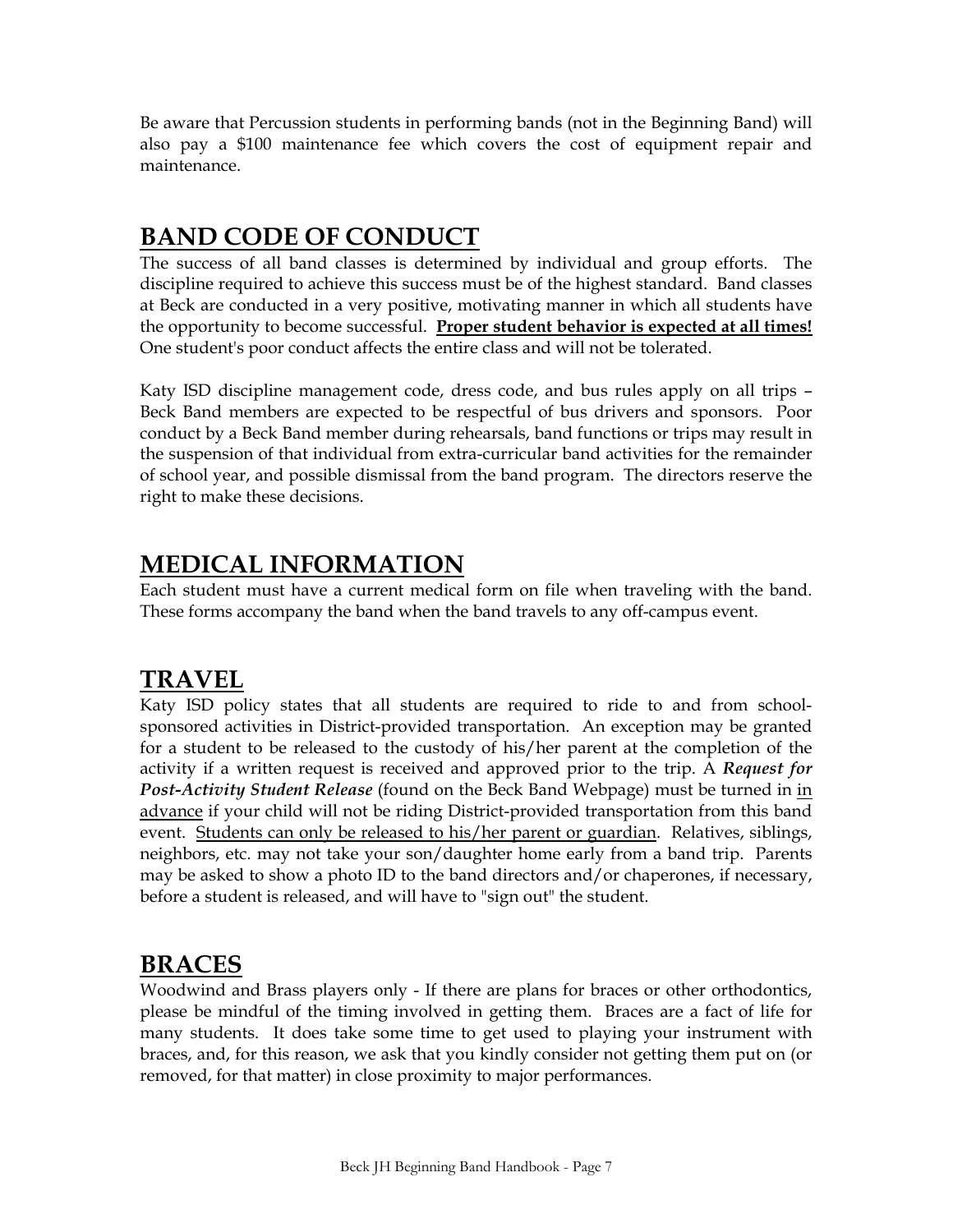If a student does get braces, they can be rest assured that they will continue to enjoy the same level of success that they had before braces once the initial period of adjustment has passed.

### **FUNDRAISING**

The Beck Band participates in two fundraisers throughout the school year. The first is a Coca-Cola Fundraiser, which will take place in the fall. The second is a Pasta Dinner Concert, which will take place in spring. Although participation in fundraisers is optional, we encourage all students/families to participate. More details regarding each fundraiser will be distributed prior to each event.

### **FRIENDS OF MUSIC**

To partner with the Beck Band and provide on-going support of the high standards of music education at Beck Junior High, we would like to introduce you to a support organization created specifically for the band program, called *Friends of Music*.

*Friends of Music* is set up to help provide financial support to the music education endeavors associated with the Beck Junior High Band Program. The Beck Band is only as strong as the support behind it. We hope that you will help us to continue the tradition of excellence that has been established at Beck Junior High. Detailed information will be sent home at the beginning of the school year and will also be available on the band webpage.

### **PARENT VOLUNTEERS**

Parents, we need your help! From chaperoning a band function to coordinating an event, no task is too small. A parent volunteer letter will go home at the beginning of the year where you can indicate your areas of interest. Thanks in advance for your support and willingness to help the Beck JH Band program.

### **BAND WEBPAGE**

For the most up-to-date information for the Beck Band, please refer to the Beck Band Webpage. News, handouts and current calendar information will be available. Visit the Beck Band Webpage at http://staff.katyisd.org/sites/bjhband.

### **FINAL THOUGHTS**

We believe that band is seven-year process that teaches discipline, responsibility, individual achievement, team spirit, and an appreciation for music that will continue through junior high, high school and into adult life.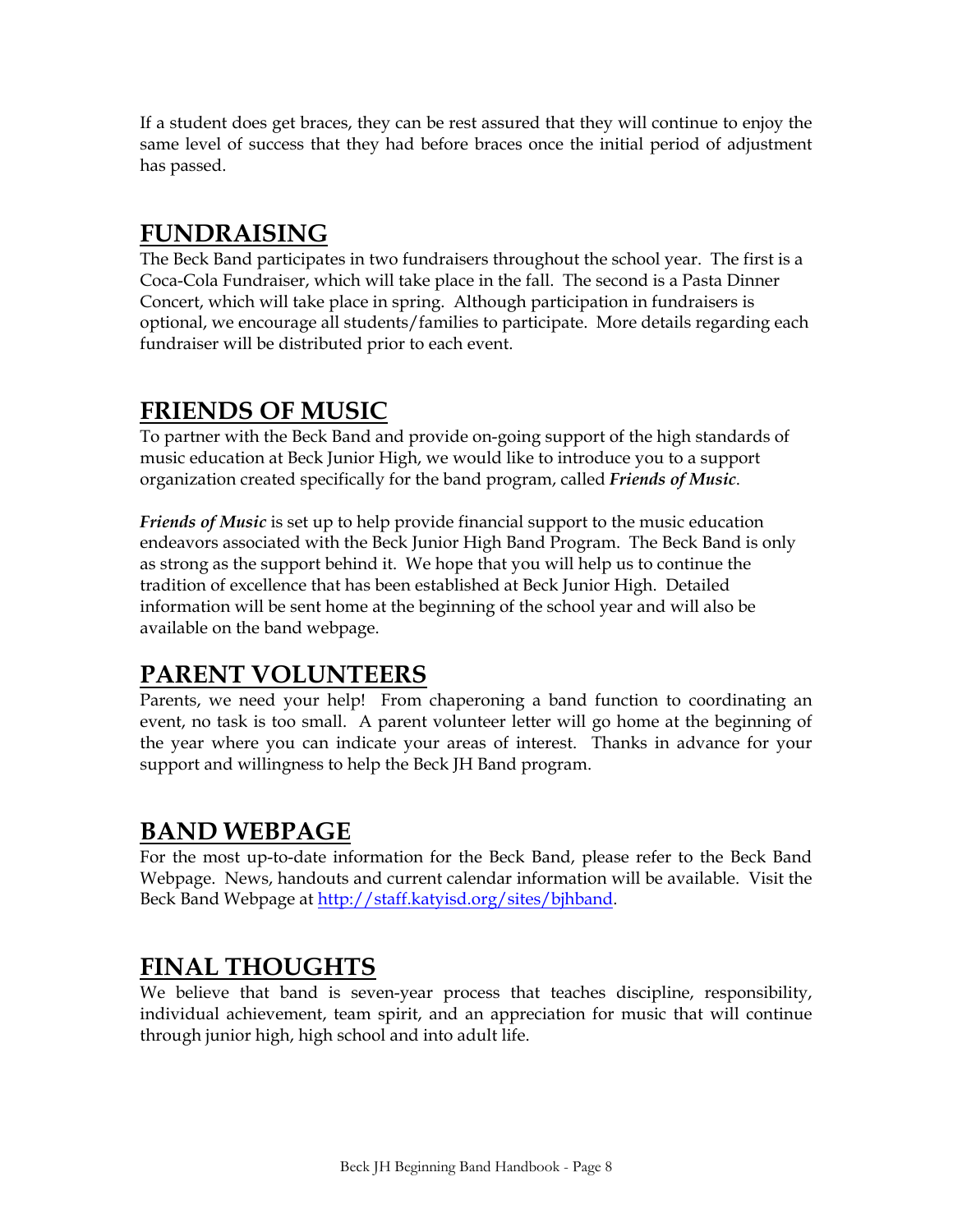We believe that open communication between students, parents and directors is critical in achieving our common goal of student success. If you ever have a question or a concern, please do not hesitate to contact us.

We look forward to working with your child this year. Thank you for your support in your child's musical endeavors.

Brenden Steber Pamela Smith Director of Bands, Beck JH Assistant Director, Beck JH BrendenPSteber@katyisd.org PamelaSmith@katyisd.org 281-237-3335 281-237-3414





@BeckJHBand

http://staff.katyisd.org/sites/bjhband